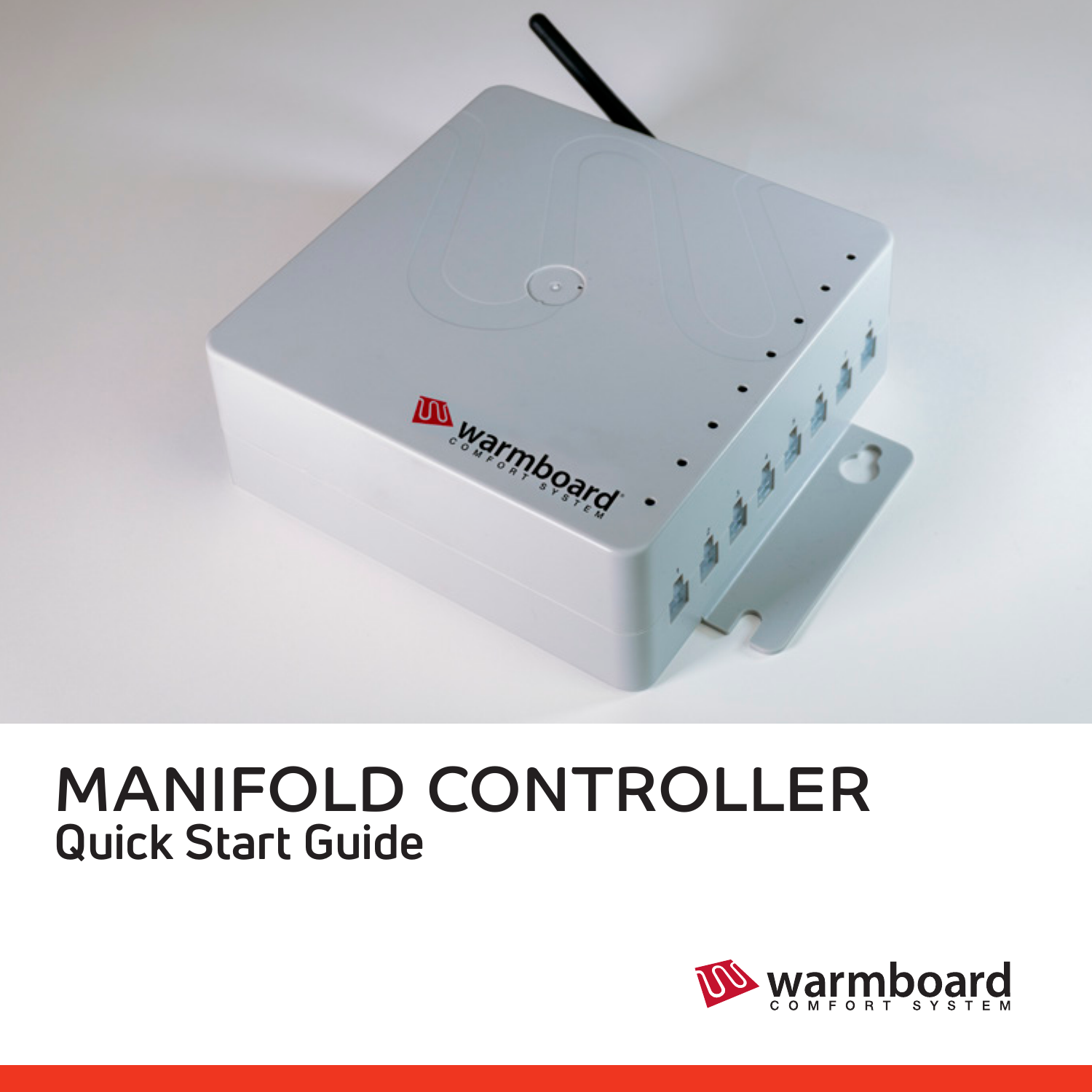The Manifold Controller (MC) communicates with Warmsource and the actuators to control the flow of heat to each zone. Installing the MC involves little labor, but it's important to pay attention to the details. Follow these steps and refer to the complete WCS installation guide for additional information.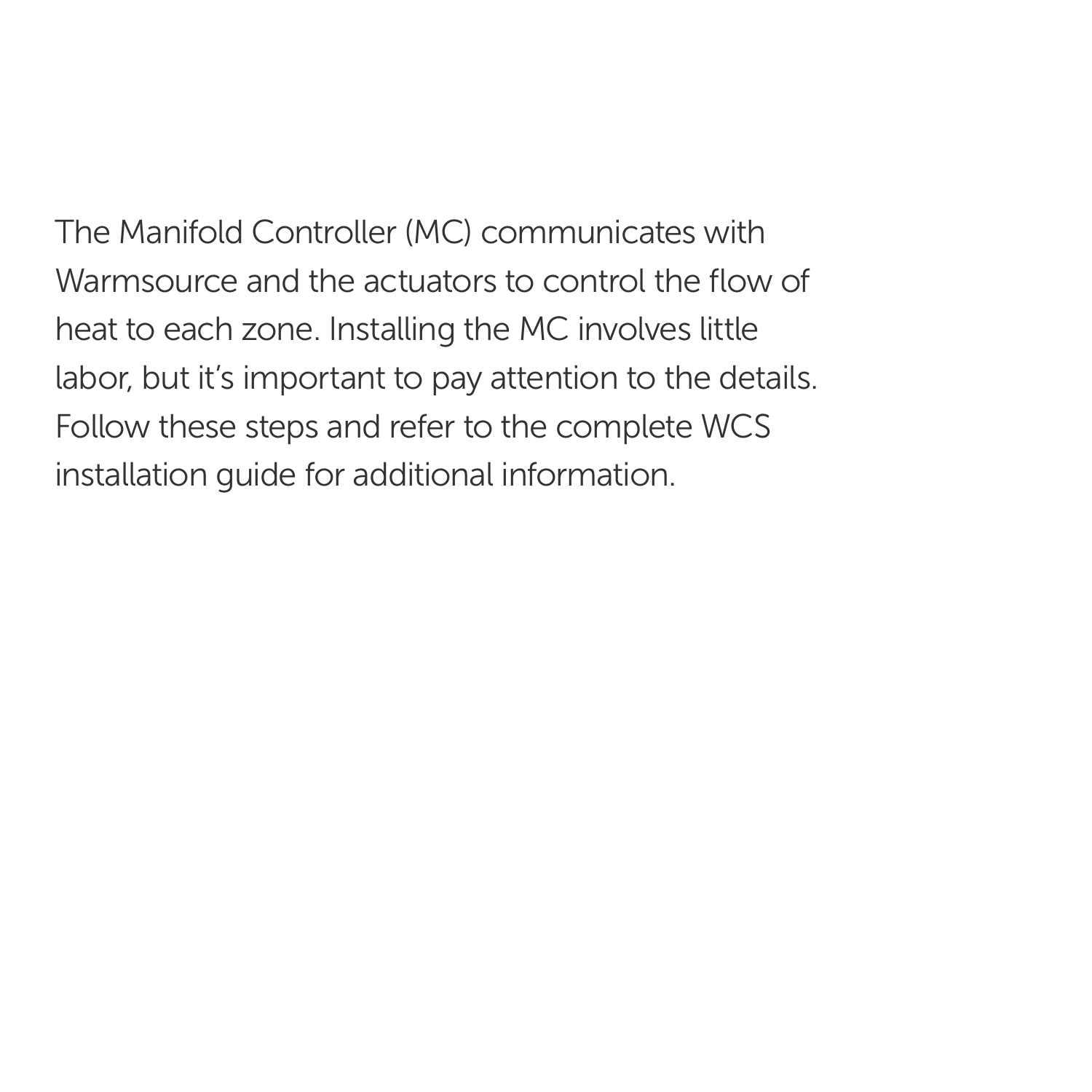Each MC is labeled with the location where it should be installed. Manifold Controllers install inside each manifold cabinet and require their own 120v outlet. Typically, they should be fastened above the manifold. Review the WCS Design Documents to ensure each manifold cabinet is sized and constructed properly based on our specifications prior to installation of the MC.



Remove the Manifold Controller from the box and make sure the antenna is firmly attached



Double check the label and make sure the MC is being installed into the correct manifold cabinet



Fasten the MC to the plywood in the cabinet using the 4,  $\frac{1}{2}$ " screws. Plug the MC into the power outlet, and adjust the antenna



Review the WCS Design Documents, then connect the actuators to the proper color-coded ports on the right side of the MC